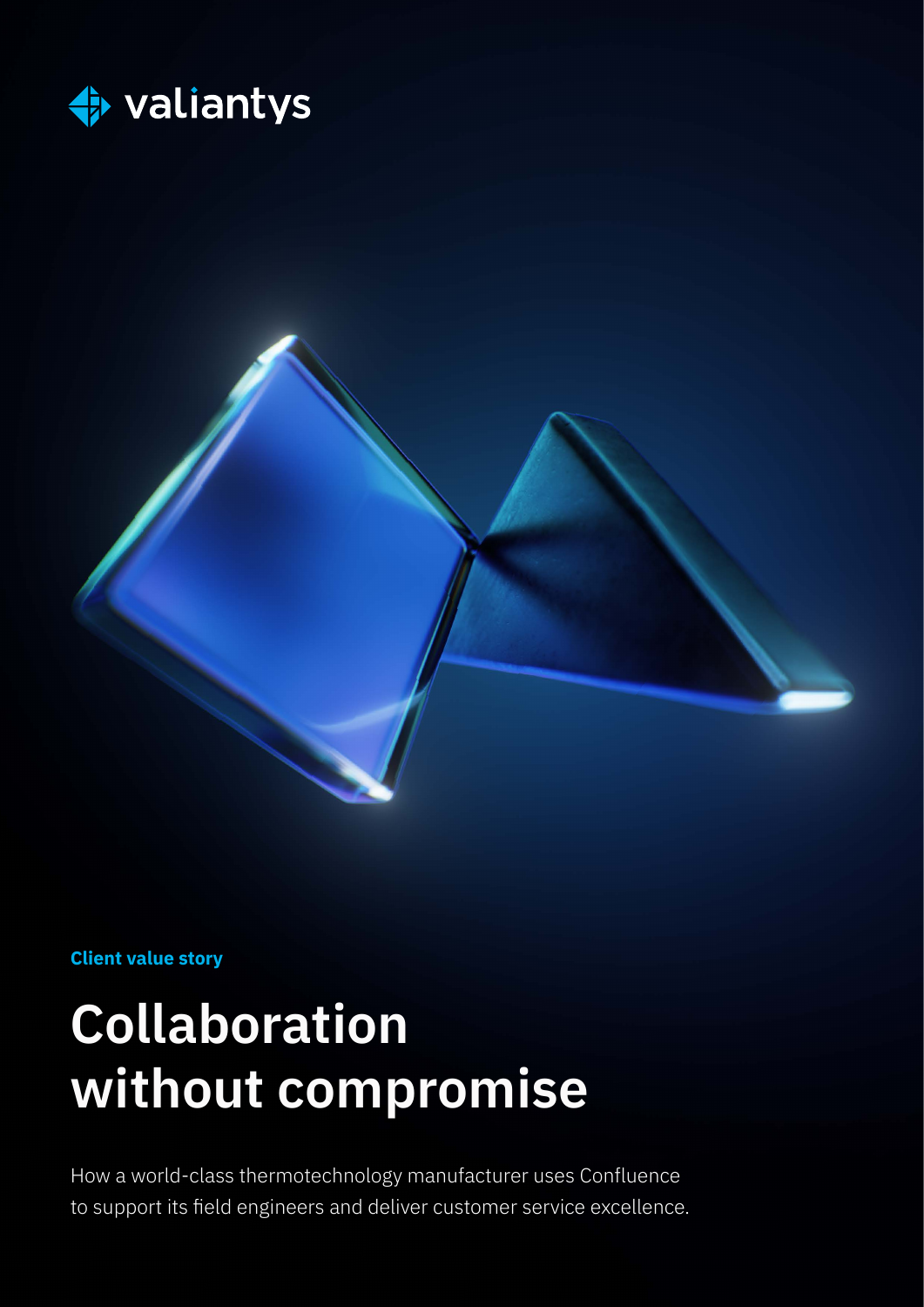# **Introduction**

Managing and sharing information across multiple business units and disparate repositories is a common problem we see in all types of industries. Not to mention the increased complexity of remote working and maintaining a single source of validated truth.

This client value story takes a look at how Valiantys helped Worcester Bosch consolidate their data on Confluence for improved visibility and control, while improving support for their field engineers and customer service departments.

## **The Challenge**

Previously at Worcester Bosch, each department had its own way of storing what was effectively the same information – primarily pre-sale and post-sale technical product knowledge.

The Training Department, for instance, required key information on how to install and use products. Customer Service managed information related to promotions and compatibility of products that end-users might ask about. By contrast, the focus for Engineering Services was on faultfinding and internal component information.

Their bespoke GUI application for supporting technical advisors, with product internal layouts, manuals, components, and test information, was deemed to be inflexible and struggled to meet demands when it came to upscaling and sharing information with other interested departments. They also faced an everincreasing effort to manage duplicate information and a growing product range with an associated diversity of knowledge. Another requirement was the need to support field engineers

and technicians working at remote sites where a suitable IT connection could not be guaranteed.

### Worcester Bosch

Is a brand that embodies product quality and world-class customer support. Originally founded in 1962, Worcester became part of the Worldwide Bosch Group in 1996 and is the UK market leader in domestic boilers. Part of the Bosch Thermotechnology division, their current product range includes gas and oil boilers, hot water cylinders, renewable technologies such as heat pumps and solar water heating systems, as well as controls and accessories.

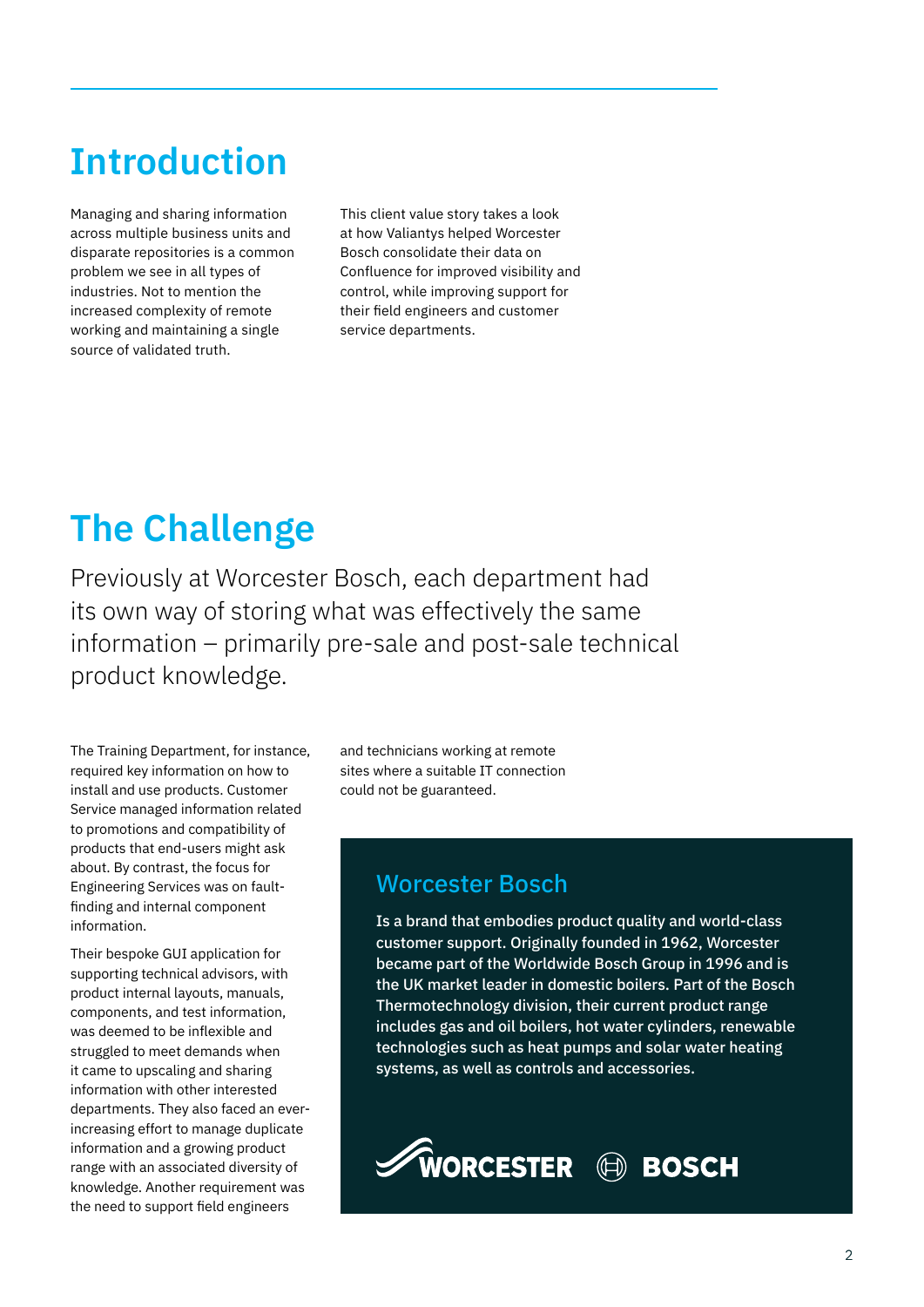### **Atlassian and Valiantys to the rescue**

Responding to a Bosch-standard IT solution tender selection process, Valiantys generated an overview proposal before providing technical specifications for the solution to be developed.

Worcester Bosch knew that whatever solution they implemented would need to facilitate the creation and sharing of support content, and not just mimic a shared document library.

#### **In essence:**

- **1. Availability of an offline system to be used in the field, comparable in use and design to an online system**
- **2. A framework that allowed customization of individual content types, rather than a forced "one-size-fits-all"**
- **3. Ease of implementation and suitability for all departments working within the existing Bosch infrastructure**

Worcester Bosch was already aware of some of Confluence's features and functions because Bosch's global intranet had an instance covering a broad range of topics. However, the existing instance lacked an offline mode and would not provide a lot of the key functionality they needed.

This was their first time working with Valiantys and one of the main reasons for enlisting our services was that their existing bespoke platform for supporting advisors in the Technical Services department had reached the point where investment in a more stable and supported solution was needed. At the same time, Worcester Bosch identified the potential to bring other customer servicing departments into the same solution, since information silos and lack of availability was something that needed to be addressed through the right partnership.

**Among the reasons for selecting Atlassian and Valiantys over competing solutions were:**

### **Confluence**

- **1. Familiarity and knowledge that the application worked**
- **2. Global reach and scale**
- **3. Marketplace for further customization**

### Valiantys

- **1. Professional proposal with apparent insight**
- **2. Onboard with client's vision to provide the same solution across all user types**
- **3. The right balance of implementation support & autonomy right out of the gate**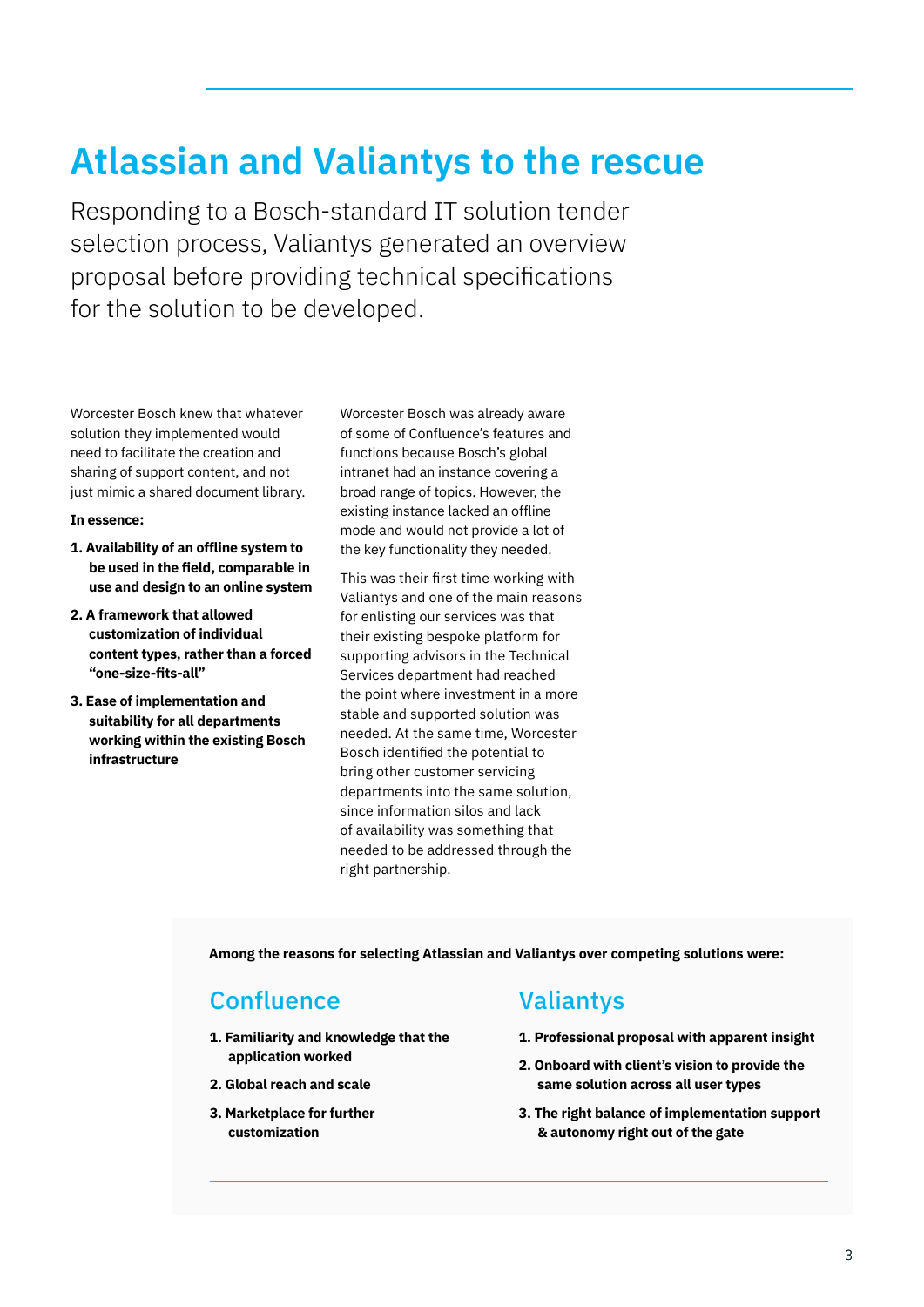### **The solution**

The introduction of a Confluence-based solution has allowed Worcester Bosch to migrate from a singular department solution to a state where it is now possible to reach others across the business, while remaining customisable for areas with specific needs.

One of the key considerations at the start of the project is well-known in today's business climate: the need to support remote working.

As Worcester Bosch pointed out: ''We are lucky to have a robust and secure remote connection solution for those able to get a good internet connection. But it can be hard to imagine just how many locations in the UK that we need to support still don't have a reliable mobile connection to the internet''. **- Matthew Waldron -** Engineering Services Manager.

In this respect, the core needs of their business did not have to change. Worcester Bosch continues to be able to support its employees so they can give the best customer service

possible, and this has really helped with end-user uptake and acceptance of the new solution provided by Valiantys.

Some of the key benefits:

- Access to documentation offline.
- Simplification one system instead of three or four is easier for everyone to access and maintain.
- A scalable and flexible solution adapted to evolving needs.
- Better control over content approval and new documentation.
- Time savings when finding the right answers to resolve service desk tickets generated by customers and installers.

### **Added Value**

Worcester Bosch chose Valiantys as their trusted partner citing scale, reliability and the ability to support as the key factors. Valiantys also demonstrated an understanding of the goals of the project and the level of freedom that Worcester Bosch wanted to retain. This was reflected both in the Valiantys approach and throughout the implementation process, with "a very approachable and professional team that demonstrated the knowledge to deliver on challenging solutions".

"Valiantys have been great partners in our Confluence implementation. The expertise, flexibility, and willingness to co-operate with our needs to find a solution has definitely made our investment worthwhile". **ext**<br>**Pat** partn<br>**pertise, f**<br>**eeds** to f

**Matthew Waldron**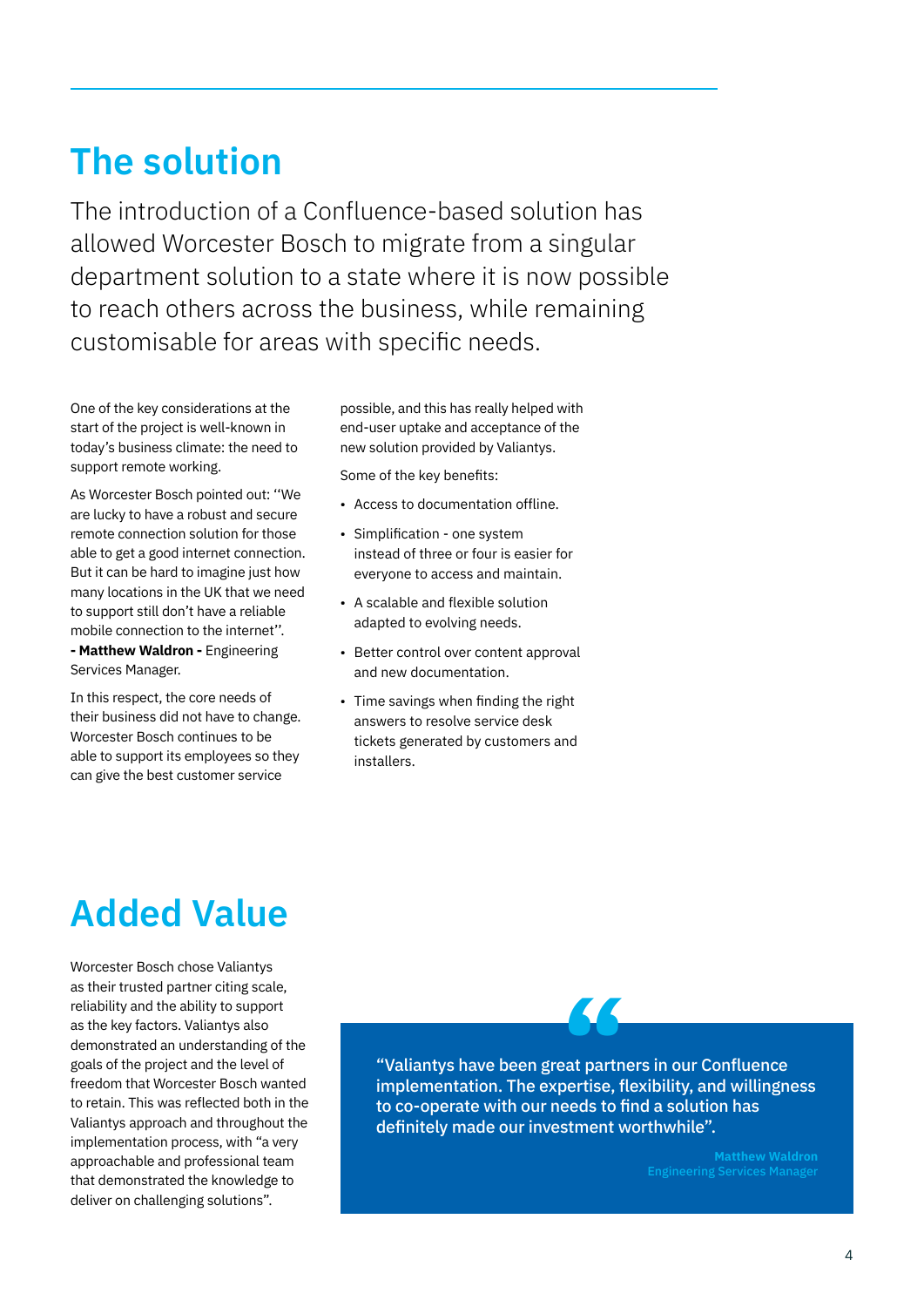

### **Big Wins and Benefits**

The solution has garnered success across multiple Business Units including Engineering Services, After Sales (Customer Service & Field Support), Customer Training and Business Dev Ops.

Worcester Bosch needed a "onestop-shop" for key customer-facing departments to collaborate and receive information to quickly answer the wide variety of questions they get asked. They are now also supporting staff training on heating industry topics and, where applicable, providing process guidance and other department-centric information that enables them to focus on providing great customer service.

Emerging from the engagement phase, Worcester Bosch could already attest to better agility, improved processes and happier users in a number of cases. The customer-facing teams now have access to technically accurate

information, resulting in a much faster turnaround of customer queries than the escalation process that was frequently required previously. Training resources for employees and customers are also much easier to set up, and as new information becomes available it is really easy to react to comments and communicate information.

> "The knowledge held in the system can be utilized by even the newest members of staff in the same way that it might be used by experienced members. This is also true across other departments with slightly different focuses. This was one of the core goals right from the start, and it is great that we can already see tangible benefits in this area". **the syst**<br>ers of sta<br>erienced

> > **Worcester Bosch**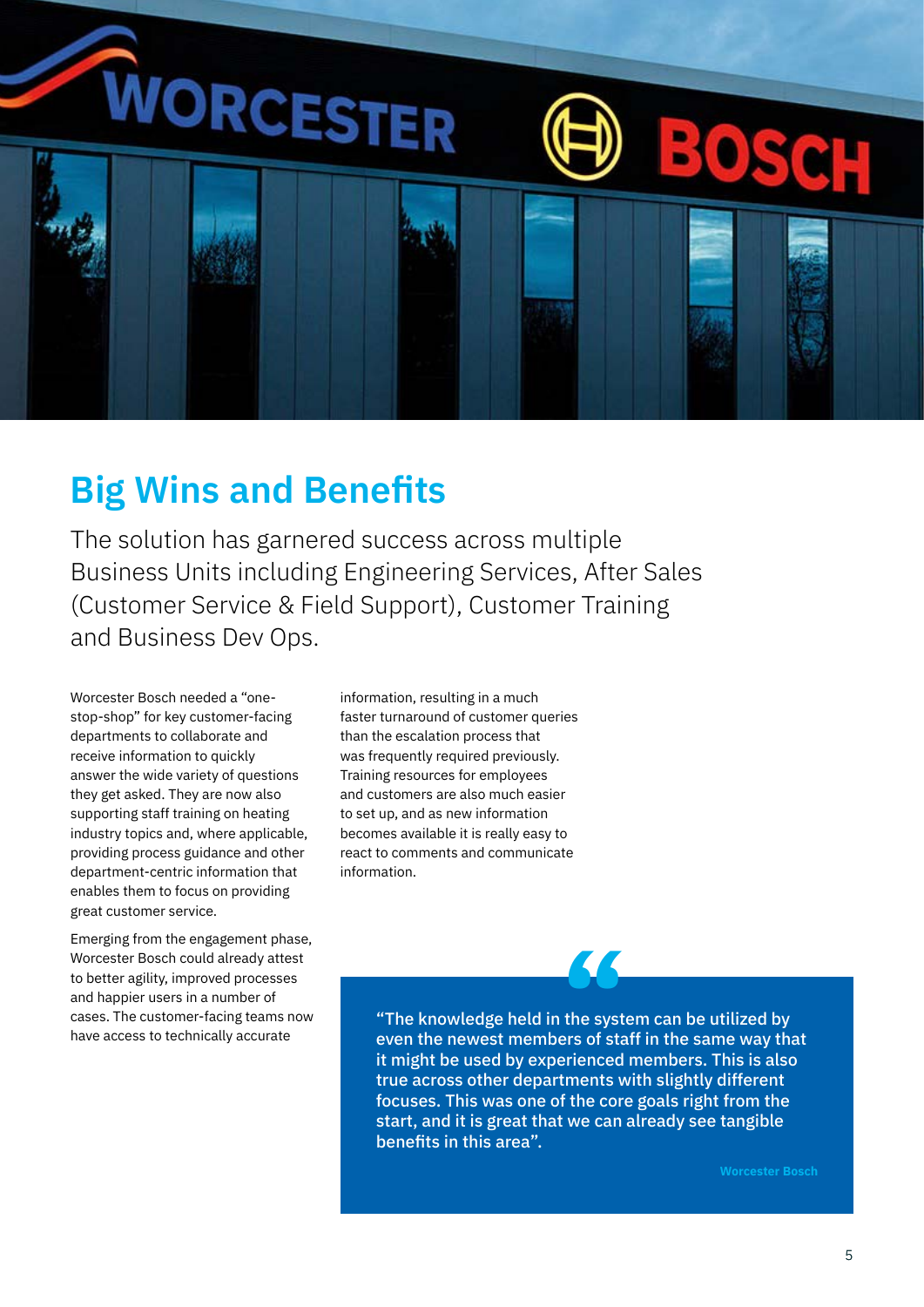### **What's next?**

So what does the future hold? Let's hear what Worcester Bosch has to say on the matter:

''A lot depends on the availability of an offline solution post-migration to either data centre or cloud in the coming years. Thanks to this project there is a renewed understanding of the benefits and options for an equivalent system and we're very excited to be exploring these further on the back of the work we've accomplished together. fline solu<br>is projection<br>tem and

A logical next step or evolution could be to make more of the information in our Confluence instance available to customers directly without the need to call us, or at the very least to be able to support calls into the department with online augmentation.

We're really pleased to have been supported by Valiantys in the implementation and launch of our Knowledgebase project. The team really did their best to deliver and work around some really varied and sometimes intentionally grey-area requirements to provide a tool that we'll still be making the most of in years to come''.

**Matthew Waldron**